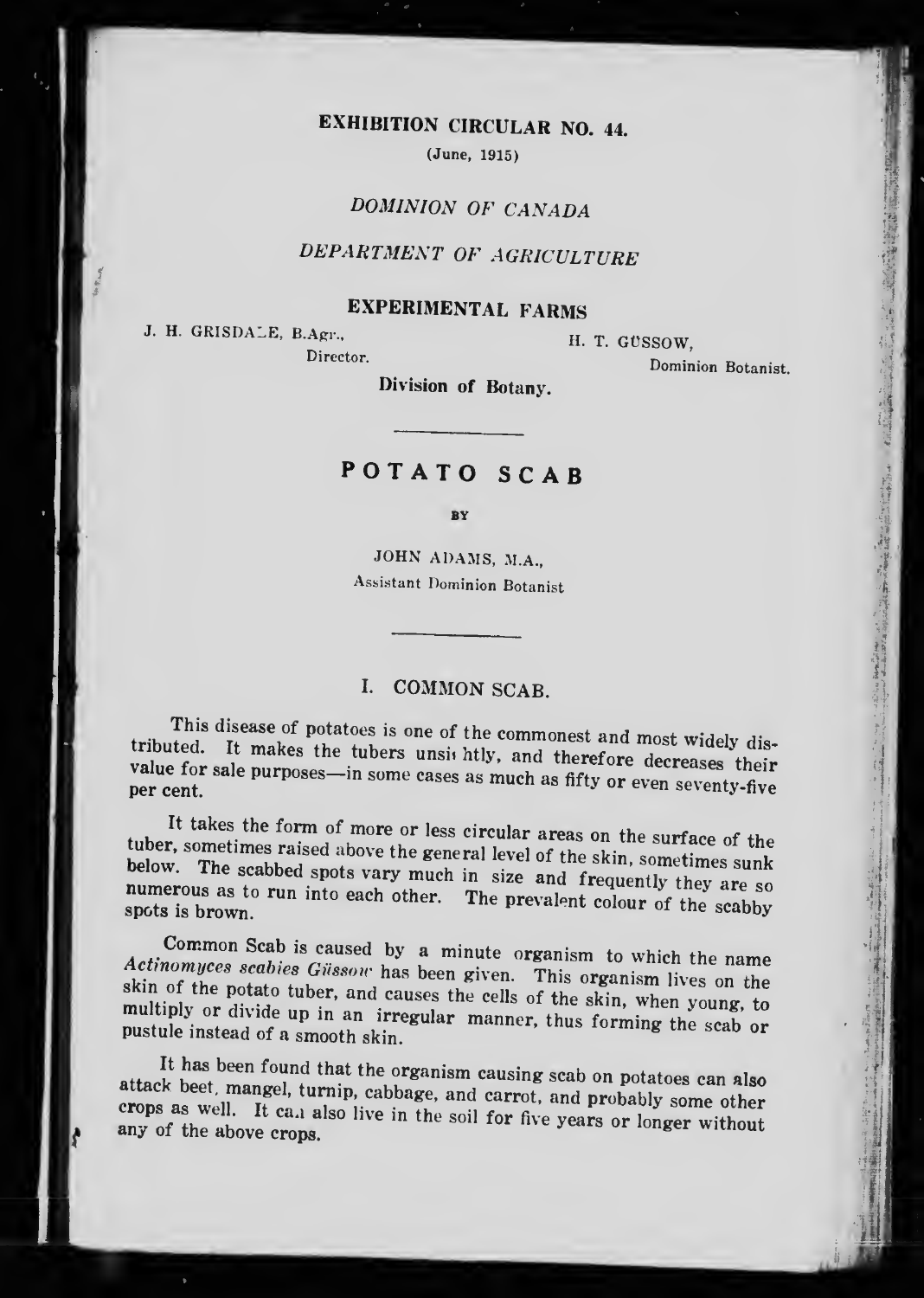If the potatoes, when planted, are free from scab and have not been contaminated by coming in contact with tubers bearing the disease, and if the soil and manure are free from the scab organism, the resulting crop of potatoes should be smooth-skinned,

If, however, scab is present on the potatoes planted, or in the soil, the nature of the soil and fertilizers used may either increase or diminish it. Wood-ashes, lime, potash, stable manure of all kinds, and substances of an alkaline nature, will, as a rule, intensify the disease. On the other hand, seaweed and commercial fertilizers either have a tendency to diminish the disease, or, at any rate, do not make it worse.

Heavy moist soils appear to favour the disease, and it is more likely to be prevalent in a wet season than in a dry one.

Green manuring increases the acidity of the soil, and consequently has a tendency to check the disease.

The manure of animals fed on uncooked scabby potatoes will probably carry the disease. Sacks, barrels, etc., which have been used for scabby potatoes will, if used subsequently for clean potatoes, convey the contamination to the latter. Ploughs and other implements may carry infected soil into a clean field. Cellars that have been used for a scabby crop may convey the disease to a crop apparently free from scab, unless they are disinfected.

Disinfection of the above may be carried out as follows :-

Sacks, etc., may be disinfected with boiling water or they may be dis infected in the same way as described below for potatoes. Ploughs, potato diggers, etc., should first be washed with a stream of water and then sprayed with formalin, 1 pint to a gallon of water.

Cellars should be thoroughly cleaned and the walls and floors washed or sprayed with a fresh lime wash containing one pound of copper sulphate (bluestone) to every 15 gallons of the wash.

Small quantities of potatoes may be disinfected by immersing them in sacks or wooden crates in <sup>a</sup> solution of commercial formalin—<sup>1</sup> pint to <sup>30</sup> gallons of water for two hours, or in a solution of corrosive sublimate (bichloride of mercury), 2 oz. to 15 gallons for  $1\frac{1}{2}$  hours. The formalin solution made as directed can be used ten times in succession without loss of strength. The corrosive sublimate is intensely poisonous, and must not be prepared in an iron vessel. The same solution should not be used more than three times in the latter case.

For disinfecting large quantities of potatoes, the formalin gas method is the most convenient. This should be carried out in an air-tight shed, which can be easily constructed out of rough lumber lined with building paper. An estimate must be made of the number of cubic feet inside the building in order to determine the amount of chemicals necessary to use.

pr  $sp<sub>0</sub>$ cas for dai pus wh bal

ś  $\mathbf{i}$ c  $\mathbf c$ f  $\mathbf{t}$  $\mathbf b$  $\mathbf{i}$ 

 $\mathbf{s}$ 

1

 $\overline{2}$ 

3.

4.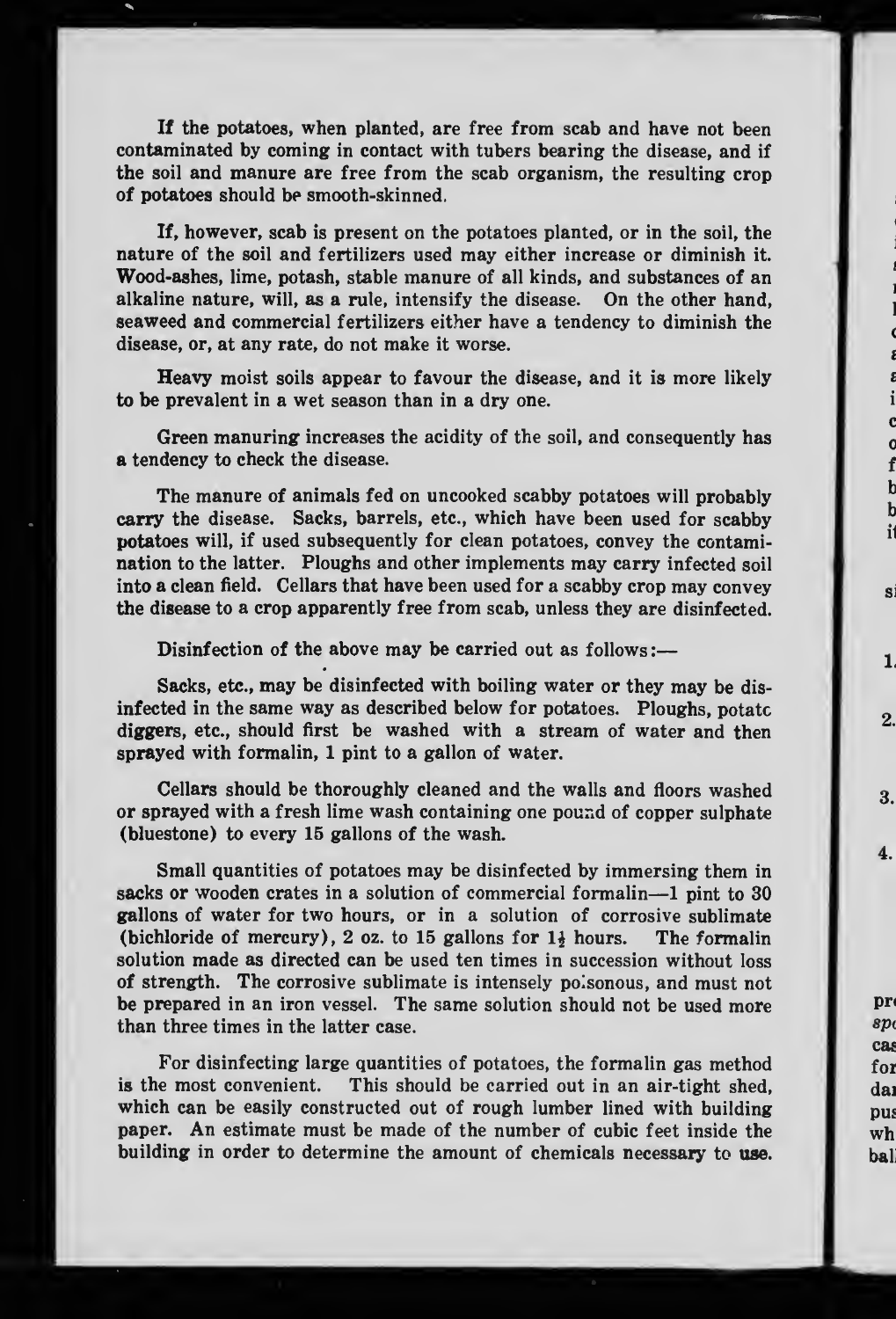The potatoes should not be placed over or within three feet of the generator, and they should be disposed in such a manner that the gas may easily have access to them on all sides. They should be in sacks, or crates, or shallow slat-work bins not more than one foot deep. The amount of potatoes to be disinfected must not be too small in proportion to the size of the disinf menced to sprout at the time of fumigation, they are much more likely to be injured by the gas. The potatoes should be kept in the disinfecting<br>chamber for twenty-four to forty-eight hours before the doors are opened<br>and the temperature during this time inside the chamber should not be<br>allowed be spread in a thin layer on the bottom of the pan, the formalin poured over it and stirred quickly, and then the door should be tightly closed.

Carman No. 3 and Irish Cobbler are said to have some power of resistance to Scah.

Remedies :

- 1. Use only clean-skinned potatoes for seed and disinfect them to make sure that any germs adhering to the skin are killed.
- 2. Disinfect annually all cellars used for storing potatoes. Disinfect all sacks, barrels, etc., before use, unless these are new. Disinfect all implements used in an infected field.
- 3. Plant potatoes only in land that has not had <sup>a</sup> crop of potatoes or other crop liable to the disease durirg the previous five years.

'If!

大学の活動のある まちょうちょう

-II-

 $\mathcal{L}$ 

m

4. Attend carefully to the manures used, and boil all scabby potatoes before feeding to live stock.

## II. POWDERY SCAB.

This disease occurs in the Maritime Provinces of Canada, and, like the previous disease, is also caused by a minute organism known as Spongoprevious uisease, is also caused by a minute organism known as  $Spongo-$ <br>spora subterranea Lag. parasitic on the skin of the tuber, and in rare cases also on the roots. The pustules produced on the tuber are more uniform in size and shape than in the case of Common Scab, and are usually darker in colour. The skin of the tuber is slightly raised around the pustules pustules and the central part of the wart or pustule is made up of a powder,<br>which, under the microscope is seen to consist of spore-balls. These spore-<br>balls readily distinguish it from all other potato diseases.